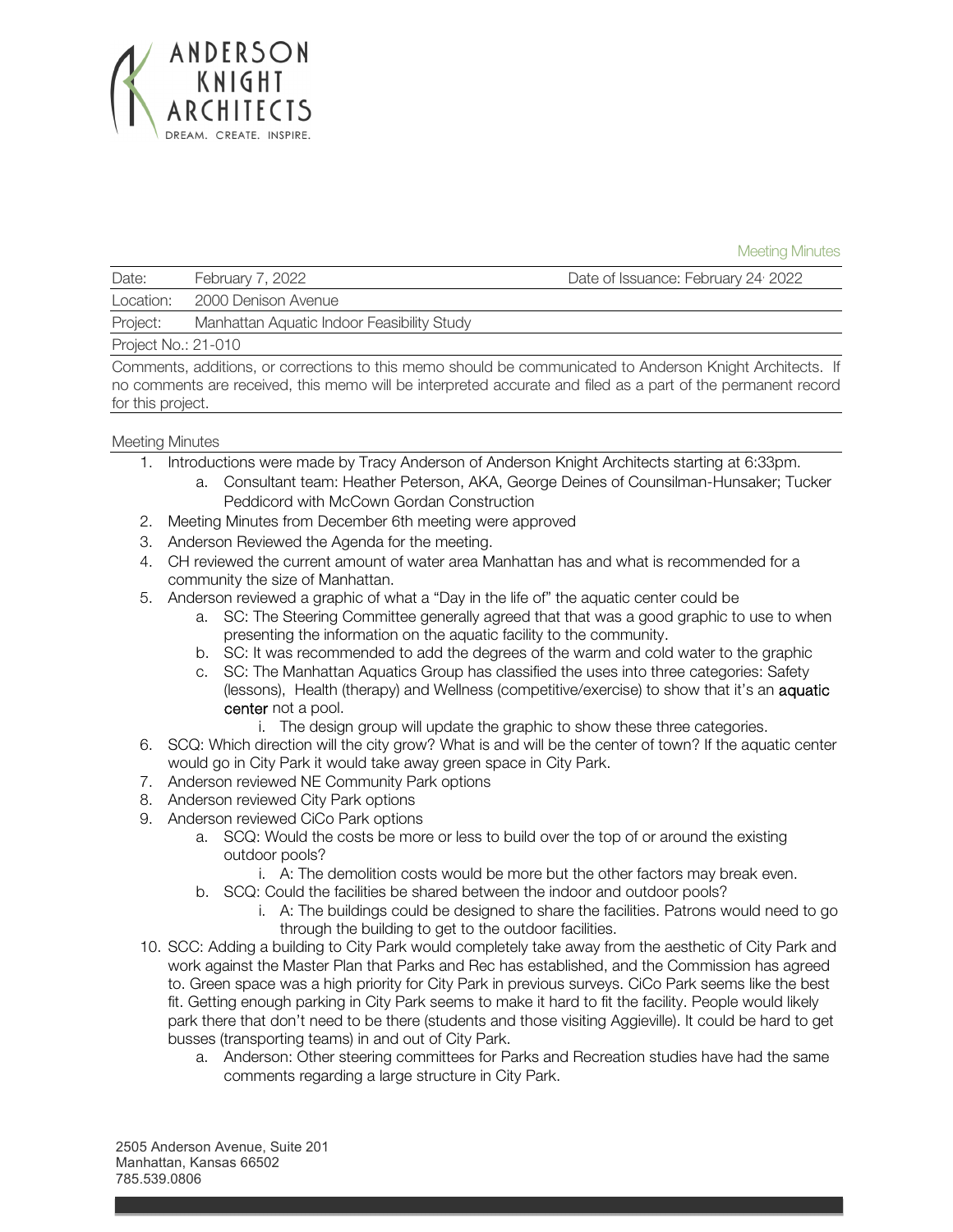- 11. SCC: The steering committee would like City Park to not be a recommended spot in the final document. The document will show it was studied, but it is not recommended by the steering committee.
- 12. SCC: CiCo Park is the highest preference of the group. Having the high school sports and adding to the 'complex' for the high school seems like a good fit.
- 13. SCC: Northeast Community Park would be a good place because there is nothing else there.
	- a. SCQ: Would having the facility in Northeast Community Park attract additional growth to that area if it was located there?
	- b. Anderson: The site would need to be raised by about 3 feet to get it out of the flood zone.
	- c. PC: Nothing was ever done with the Blue river channel. If you could close off the channel then it would help mitigate flooding. There would be less chance of that water be flooding as badly in the area of Northeast Community Park.
	- d. SCC: People need to stop trying to control the rivers—the Blue River or Wildcat Creek. The would not support putting it in Northeast Community Park because of the flooding risk.
	- e. SCQ: What elements would need to be raised if the pool went in that location? i. A: just the building, not any of the existing amenities.
	- f. Wyatt: There has been extensive drainage research that have Master Plans in place to help mitigate flooding. Northeast Community Park is not always dry/protected in all of those scenarios.
	- g. Jason: The 93' flood had a series of unique conditions. Any time the Kansas river water gets high water cannot be pushed out of the community. 93' had threats from both sides, Tuttle Creek and the Kansas river.
- 14. PC: What are the pros and cons for each location?
- 15. PC: Is there a design consideration if Northeast Community Park did flood? Could it be designed to be "flood proof"?
	- a. A: The pool can be built to handle the high water table. It can design to help mitigate flood waters. After raising the building the facility would be an island and would be difficult/impossible to get to if the surrounding area was flooded. Flood maps are available on GIS.
- 16. SCC: The City could possibly partner with USD 383, then the CiCo park site might be more advantageous to them.
- 17. SCC: Sharing parking cost between the County, City, and USD 383 at CiCo could be an advantage to share cost.
	- a. A: County may not have any interest in helping as they have no plans to pave the parking lot.
- 18. SCQ: Would Kansas State University reconsider being a partner with new staff turnover?
- 19. SCC: The consensus among the Steering Committee is that it would be hard to sell putting the Aquatic Center in a flood plain. The preference would be to list the sites as CiCo (Option A) as the number one choice, Northeast Community Park as the number two choice and last in City Park.
- 20. Anderson read a comment from committee member Gary Schwandt who was not able to be at the meeting and it is attached to these minutes.
- 21. SCC: The Aquatic Center is not just for today, but what Manhattan might need 20-30 years from now
- 22. SCC: If the 50M pool was selected then more needs could be met.
	- a. SCC: The middle pool sized option is the preferred recommendation.
- 23. PC: The ongoing maintenance of the facility needs to be included in the budget numbers. There are many Economic Development options that should be included in the total presentation.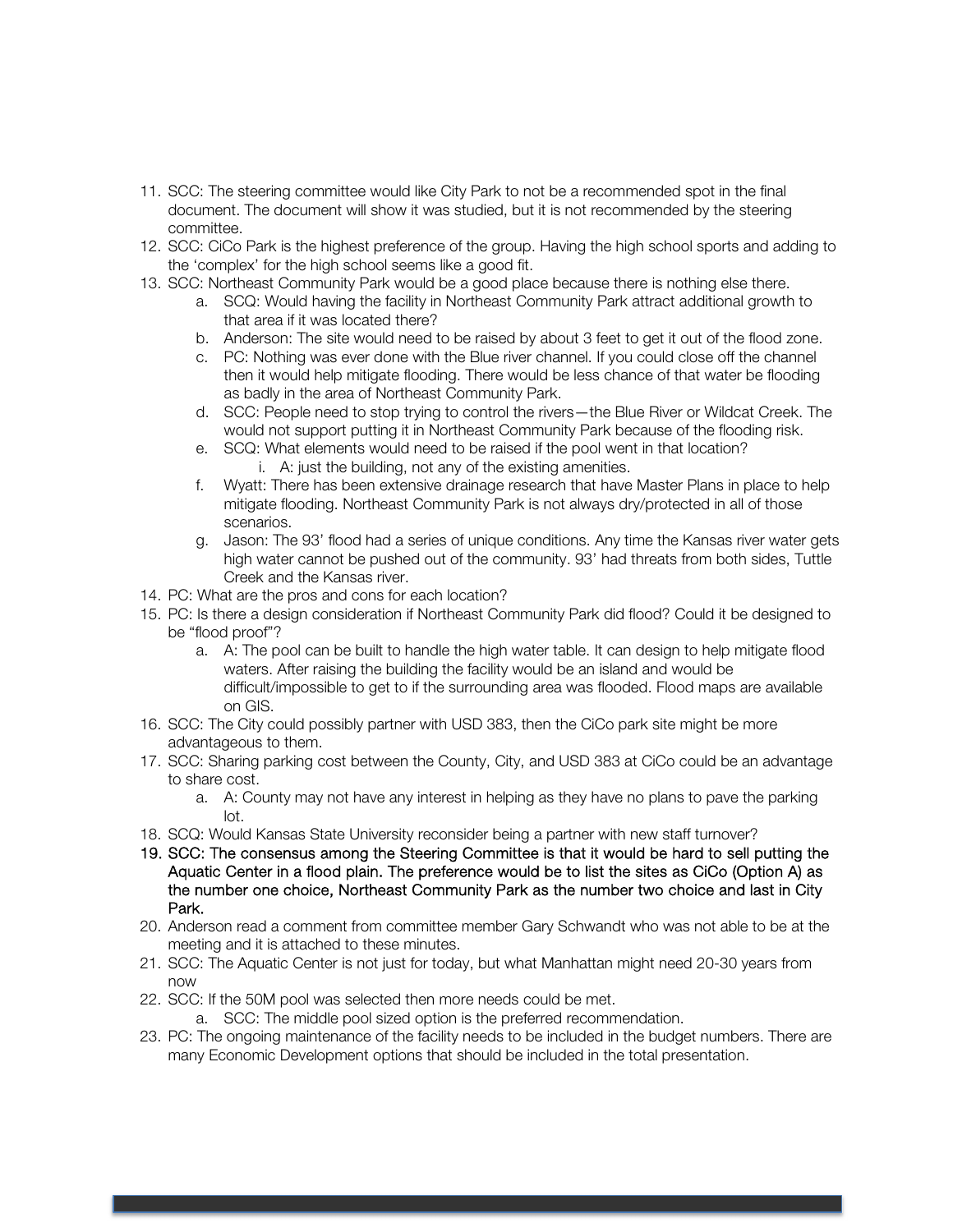- 24. SCQ: How do we respond to the Commission comments in paper? When will the 'study' phase end for this amenity? (meaning it has been studied many times and no action has been taken)
	- a. Jason: There is a lot going on in the community right now so it's hard to ask the question of funding right now. USD 383 currently has bonds and Parks and Rec has CiCo improvements through the Quality of Life sales tax. The project could take place in 2024/5/6. Large projects with the City can take up to 5 years. The Steering Committee has to keep up the energy and pressure to keep the dream alive so it can become a reality.
	- b. SCC: It took 3 years of planning for the USD 383 bond that passed in 2018. There needs to be a campaign started for the Aquatic Center and the Steering Committee needs to help sell it to the community.
- 25. PC: The public has already said that they want an Aquatic Center. How do you present it to Commission/USD 383/County to buy into it? Layout the Pros and Cons for everyone for each site. At CiCo the outdoor pools would have to be closed during construction. The flooding risk at Northeast Community Park is a negative. There are already structures in Northeast Community Park so it could be improvement to an existing park and run a process similar to the Douglas Center. Casement road would need improved if it went in Northeast Community Park. The Steering Committee needs to inform the public.
- 26. SCC: There is a concern over inflation in the next few years. There is a level of desperation in the community right now that could be beneficial. Slow playing the process could put us at a disadvantage.
- 27. SCC: The need for an Aquatic Center has been elevated after the closure of the KSU Natatorium.
- 28. SCQ: Does CiCo connect to Linear trail?
	- a. There is no direct connection to CiCo Park but other trails are near and around CiCo. Northeast Community Park does have direct connection to Linear Trail.
- 29. SCQ: What involvement has the Chamber of Commerce have in this? A business might not come into the community because of the lack of indoor aquatics.
	- a. A: Right now there have been no conversations, but the Steering Committee could reach out to Chamber
- 30. SCC: The Steering Committee needs to let Manhattan know what is going on with good, accurate, and consistent information.
- 31. SCQ: Are there future upgrades planned at CiCo Park?
	- a. A: Yes, there is an upcoming project to redo all of the ball fields on the northeast side of the park utilizing the quality of life sales tax dollars estimated at about \$1.5 M. b. The quality of life sales tax sunsets in 2027
- 32. SCQ: When is the best time to take this project to the Commission?
	- a. A: The Steering Committee needs to build momentum on the project and keep it top of mind in the community.
- 33. The Design team needs to compile the report and send to the Steering Committe to review and provide feedback. The Steering Committee will know when this is presented to the City Commission and encouraged to attend the meeting.
- 34. Manhattan is 1 of 22 communities this size that does not have indoor water.
- 35. Jason: The Steering Committee needs to harness the energy from the parents of swimmers who are working extra hard to get their kid in water right now. There have been past examples of people who have the mind set of "What can we do for the future generations?" that can be leveraged.
- 36. For the final document the Steering Committee would like to note that City Park was discussed as an option and is not the best choice. CiCo park Option A is the first preference.
- 37. For the final document the Steering Committee would like to offer Facility Concept 2 or 3 as acceptable solutions with Concept 3 meeting 100% of needs and Concept 2 meeting most of the needs. Concept 1 is the least desirable as it will be inadequate and is not recommended.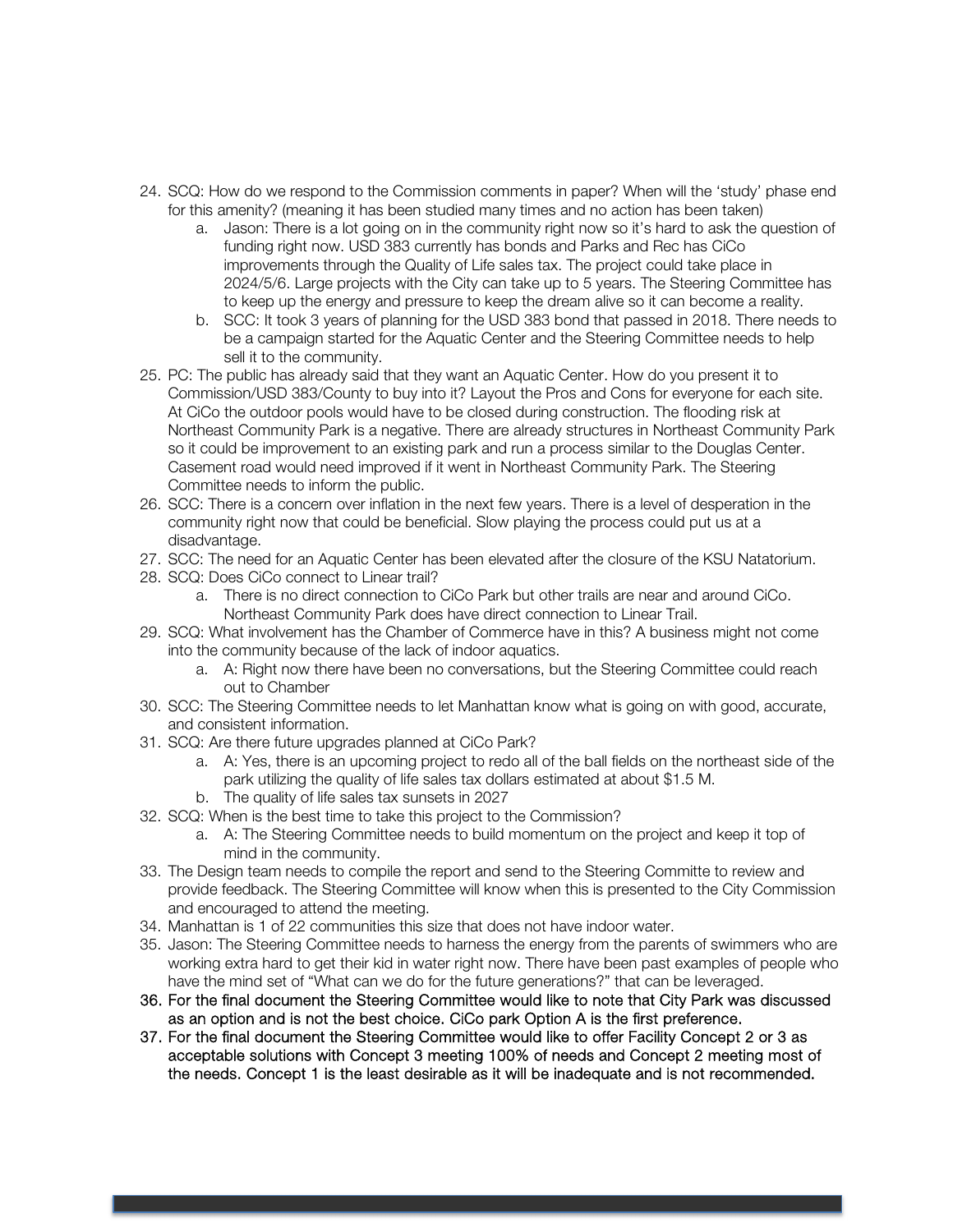38. SCC: This could be a great economic tool to get people to come to Manhattan and will provide adults and kids with many opportunities in Manhattan. There is already a buzz in town of getting the Aquatic Center up and running.

The meeting was adjourned at 8:30pm

END OF MINUTES